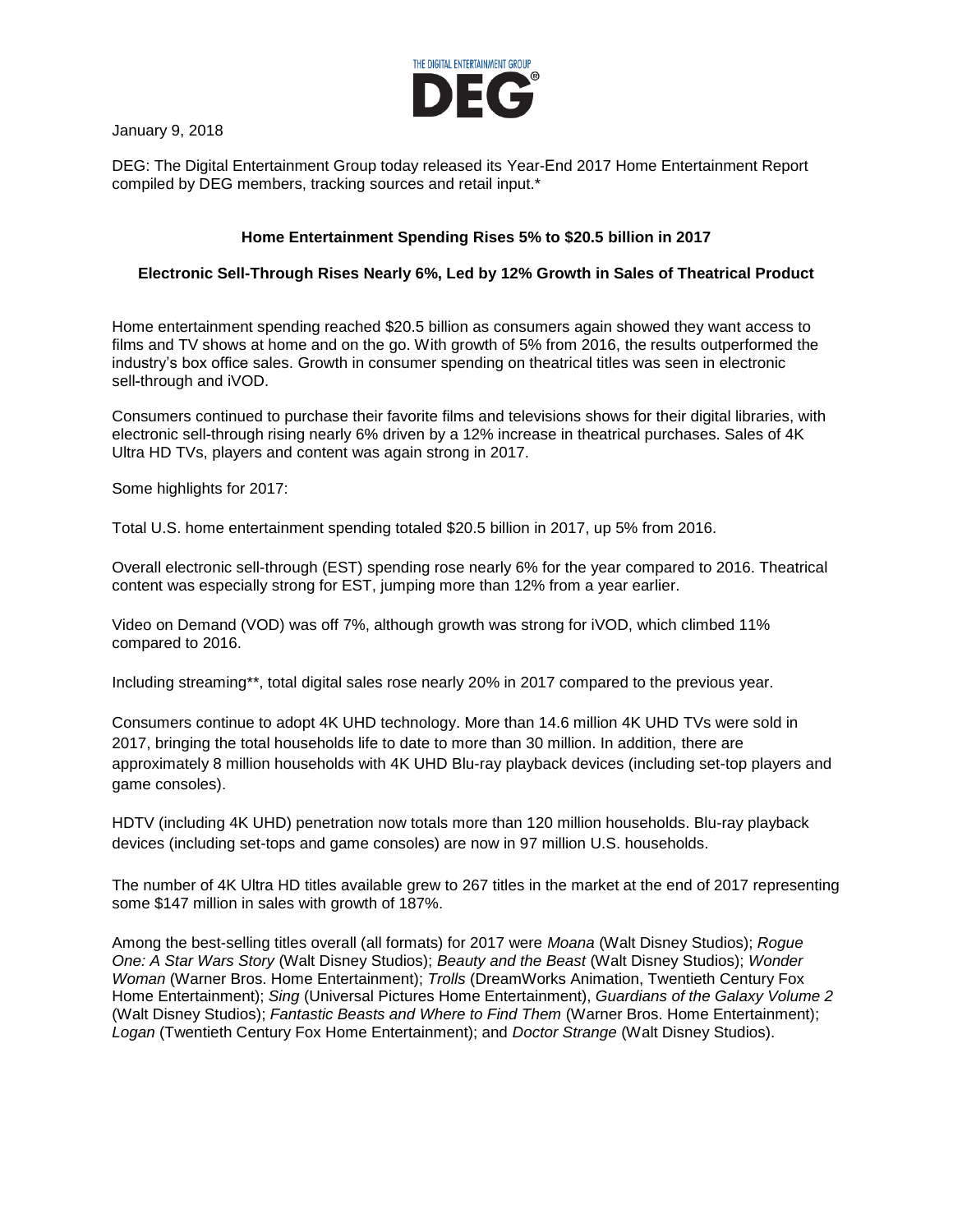

If you would like to discuss the DEG's Year-End 2017 Home Entertainment Report, please contact DEG at 424-248-3809.

*\* Please note, these numbers are preliminary. Please contact DEG for an updated final version in late January.*

*\*\* sVOD includes bundled and unbundled services, representing a larger cross-section of sVOD activity than was reflected in previous reports.*